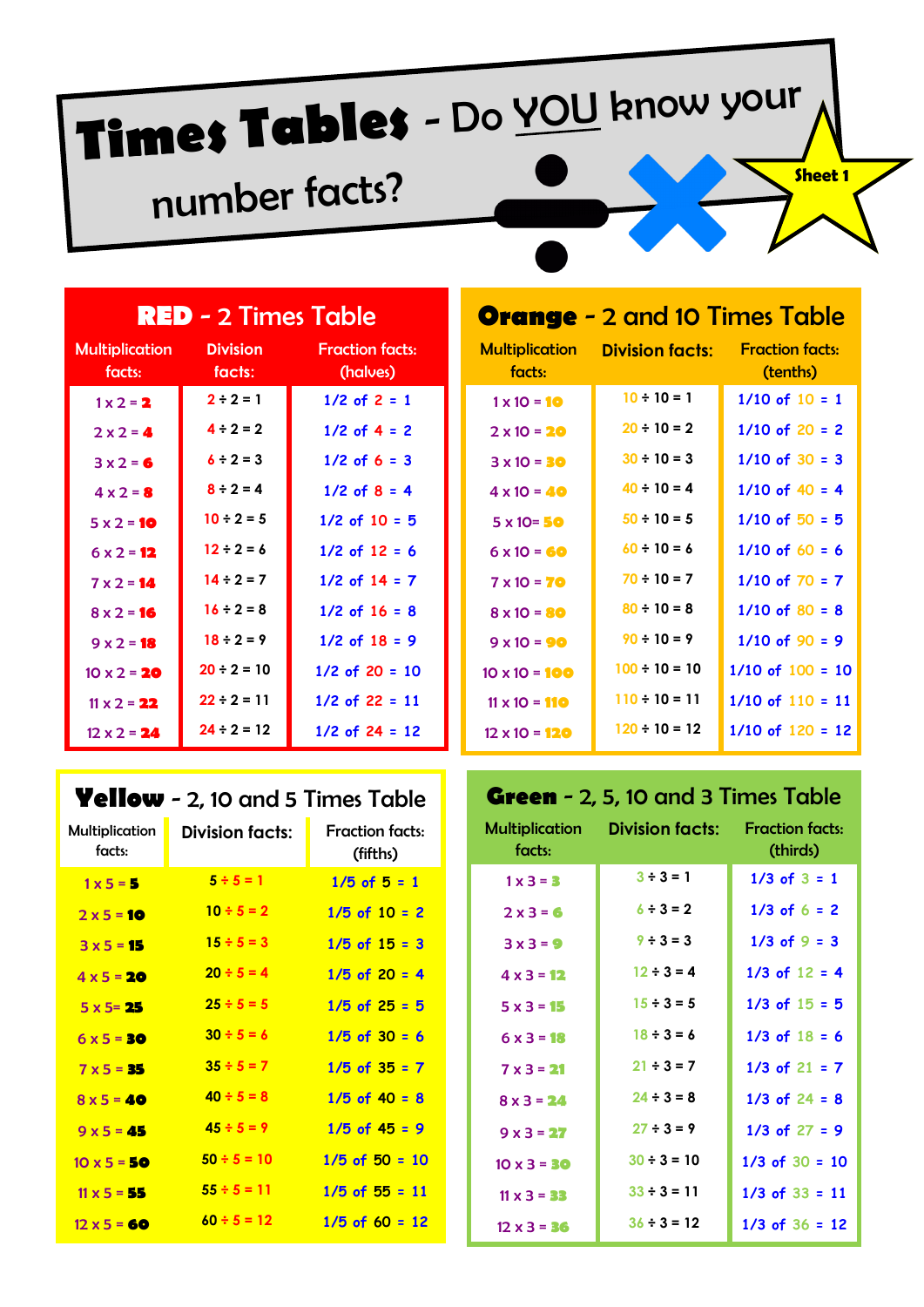|                                 | <b>BROWN</b> - 2, 3, 5, 10 and 4 Times   |                                      | <b>BLUE</b> - 2, 3, 4, 5, 10 and 11 Times   |                        |                                       |
|---------------------------------|------------------------------------------|--------------------------------------|---------------------------------------------|------------------------|---------------------------------------|
|                                 | <b>Table</b>                             |                                      | <b>Table</b>                                |                        |                                       |
| <b>Multiplication</b><br>facts: | <b>Division facts:</b>                   | <b>Fraction facts:</b><br>(quarters) | <b>Multiplication</b><br>facts:             | <b>Division facts:</b> | <b>Fraction facts:</b><br>(elevenths) |
| $1 \times 4 = 4$                | $4 \div 4 = 1$                           | $1/4$ of $4 = 1$                     | $1 \times 11 = 11$                          | $11 \div 11 = 1$       | $1/11$ of $11 = 1$                    |
| $2 \times 4 = 8$                | $8 \div 4 = 2$                           | $1/4$ of $8 = 2$                     | $2 \times 11 = 22$                          | $22 \div 11 = 2$       | $1/11$ of 22 = 2                      |
| $3 \times 4 = 12$               | $12 \div 4 = 3$                          | $1/4$ of $12 = 3$                    | $3 \times 11 = 33$                          | $33 \div 11 = 3$       | $1/11$ of $33 = 3$                    |
| $4 \times 4 = 16$               | $16 \div 4 = 4$                          | $1/4$ of $16 = 4$                    | $4 \times 11 = 44$                          | $44 \div 11 = 4$       | $1/11$ of $44 = 4$                    |
| $5 \times 4 = 20$               | $20 \div 4 = 5$                          | $1/4$ of 20 = 5                      | $5 \times 11 = 55$                          | $55 \div 11 = 5$       | $1/11$ of $55 = 5$                    |
| $6 \times 4 = 24$               | $24 \div 4 = 6$                          | $1/4$ of 24 = 6                      | $6 \times 11 = 66$                          | $66 \div 11 = 6$       | $1/11$ of 66 = 6                      |
| $7 \times 4 = 28$               | $28 \div 4 = 7$                          | $1/4$ of 28 = 7                      | $7 \times 11 = 77$                          | $77 \div 11 = 7$       | $1/11$ of $77 = 7$                    |
| $8 \times 4 = 32$               | $32 \div 4 = 8$                          | $1/4$ of $32 = 8$                    | $8 \times 11 = 88$                          | $88 \div 11 = 8$       | $1/11$ of 88 = 8                      |
| $9 \times 4 = 36$               | $36 \div 4 = 9$                          | $1/4$ of $36 = 9$                    | $9 \times 11 = 99$                          | $99 \div 11 = 9$       | $1/11$ of 99 = 9                      |
| $10 \times 4 = 40$              | $40 \div 4 = 10$                         | $1/4$ of $40 = 10$                   | $10 \times 11 = 110$                        | $110 \div 11 = 10$     | $1/11$ of $110 = 10$                  |
| $11 \times 4 = 44$              | $44 \div 4 = 11$                         | $1/4$ of 44 = 11                     | $11 \times 11 = 121$                        | $121 \div 11 = 11$     | $1/11$ of $121 = 11$                  |
| $12 \times 4 = 48$              | $48 \div 4 = 12$                         | $1/4$ of $48 = 12$                   | $12 \times 11 = 132$                        | $132 \div 11 = 12$     | $1/11$ of $132 = 12$                  |
|                                 |                                          |                                      | <b>VIOLET</b> - 2, 3, 4, 5, 6, 10, 11 and 8 |                        |                                       |
|                                 | <b>INDIGO</b> - 2, 3, 4, 5, 10, 11 and 6 |                                      |                                             |                        |                                       |
|                                 | <b>Times Table</b>                       |                                      |                                             | <b>Times Table</b>     |                                       |
| <b>Multiplication</b><br>facts: | <b>Division facts:</b>                   | <b>Fraction facts:</b><br>(sixths)   | <b>Multiplication</b><br>facts:             | <b>Division facts:</b> | <b>Fraction facts:</b><br>(eighths)   |
| $1 \times 6 = 6$                | $6 \div 6 = 1$                           | $1/6$ of $6 = 1$                     | $1 \times 8 = 8$                            | $8 \div 8 = 1$         | $1/8$ of $8 = 1$                      |
| $2 \times 6 = 12$               | $12 \div 6 = 2$                          | $1/6$ of $12 = 2$                    | $2 \times 8 = 16$                           | $16 \div 8 = 2$        | $1/8$ of $16 = 2$                     |
| $3 \times 6 = 18$               | $18 \div 6 = 3$                          | $1/6$ of $18 = 3$                    | $3 \times 8 = 24$                           | $24 \div 8 = 3$        | $1/8$ of 24 = 3                       |
| $4 \times 6 = 24$               | $24 \div 6 = 4$                          | $1/6$ of $24 = 4$                    | $4 \times 8 = 32$                           | $32 \div 8 = 4$        | $1/8$ of $32 = 4$                     |
| $5 \times 6 = 30$               | $30 \div 6 = 5$                          | $1/6$ of $30 = 5$                    | $5 \times 8 = 40$                           | $40 \div 8 = 5$        | $1/8$ of $40 = 5$                     |
| $6 \times 6 = 36$               | $36 \div 6 = 6$                          | $1/6$ of $36 = 6$                    | $6 \times 8 = 48$                           | $48 \div 8 = 6$        | $1/8$ of $48 = 6$                     |
| $7 \times 6 = 42$               | $42 \div 6 = 7$                          | $1/6$ of $42 = 7$                    | $7 \times 8 = 56$                           | $56 \div 8 = 7$        | $1/8$ of $56 = 7$                     |
| $8 \times 6 = 48$               | $48 \div 6 = 8$                          | $1/6$ of $48 = 8$                    | $8 \times 8 = 64$                           | $64 \div 8 = 8$        | $1/8$ of $64 = 8$                     |
| $9 \times 6 = 54$               | $54 \div 6 = 9$                          | $1/6$ of $54 = 9$                    | $9 \times 8 = 72$                           | $72 \div 8 = 9$        | $1/8$ of $72 = 9$                     |
| $10 \times 6 = 60$              | $60 \div 6 = 10$                         | $1/6$ of $60 = 10$                   | $10 \times 8 = 80$                          | $80 \div 8 = 10$       | $1/8$ of $80 = 10$                    |
| $11 \times 6 = 66$              | $66 \div 6 = 11$                         | $1/6$ of $66 = 11$                   | $11 \times 8 = 88$                          | $88 \div 8 = 11$       | $1/8$ of $88 = 11$                    |

Make sure you practise **every day** when you are able to, in order to improve! Aim for the top and to be the best!

In order to move up a level, you must answer **VERY quickly** and correctly (in under 5 seconds) - you will be asked 10 random questions from the current list and 5 from any other previous list (once you reach Orange) so make sure that you keep practising every level, even after you pass it. If your teacher is satisfied with your speed, then you may move up a level.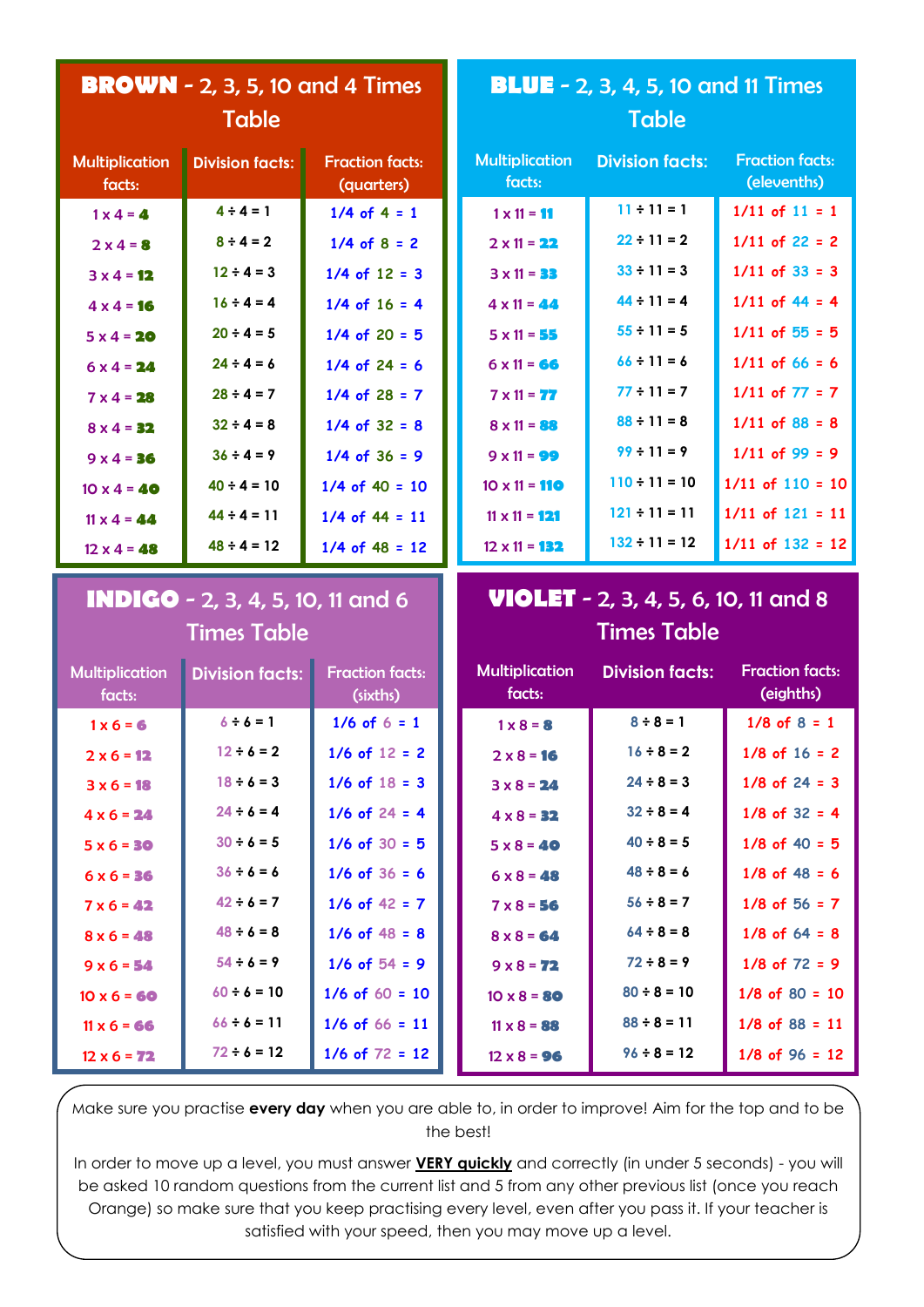# **Times Tables** - Do YOU know your

# number facts?

| <b>BRONZE</b> - 2, 3, 4, 5, 6, 8, 10, 11 and 9<br><b>Times Table</b> |                           |                                 |  |  |
|----------------------------------------------------------------------|---------------------------|---------------------------------|--|--|
| <b>Multiplication</b><br>facts:                                      | <b>Division</b><br>facts: | <b>Fraction facts: (ninths)</b> |  |  |
| $1 \times 9 = 9$                                                     | $9 \div 9 = 1$            | $1/9$ of $9 = 1$                |  |  |
| $2 \times 9 = 18$                                                    | $18 \div 9 = 2$           | $1/9$ of $18 = 2$               |  |  |
| $3x9 = 27$                                                           | $27 \div 9 = 3$           | $1/9$ of $27 = 3$               |  |  |
| $4 \times 9 = 36$                                                    | $36 \div 9 = 4$           | $1/9$ of $36 = 4$               |  |  |
| $5 \times 9 = 45$                                                    | $45 \div 9 = 5$           | $1/9$ of $45 = 5$               |  |  |
| $6 \times 9 = 54$                                                    | $54 \div 9 = 6$           | $1/9$ of $54 = 6$               |  |  |
| $7 \times 9 = 63$                                                    | $63 \div 9 = 7$           | $1/9$ of 63 = 7                 |  |  |
| $8 \times 9 = 72$                                                    | $72 \div 9 = 8$           | $1/9$ of $72 = 8$               |  |  |
| $9 \times 9 = 81$                                                    | $81 \div 9 = 9$           | $1/9$ of $81 = 9$               |  |  |
| $10 \times 9 = 90$                                                   | $90 \div 9 = 10$          | $1/9$ of $90 = 10$              |  |  |
| $11 \times 9 = 99$                                                   | $99 \div 9 = 11$          | $1/9$ of 99 = 11                |  |  |
| $12 \times 9 = 108$                                                  | $108 \div 9 = 12$         | $1/9$ of $108 = 12$             |  |  |

| <b>GOLD</b> - Times Tables to 12 |                        |                                   |  |
|----------------------------------|------------------------|-----------------------------------|--|
| <b>Multiplication</b><br>facts:  | <b>Division facts:</b> | <b>Fraction facts: (twelfths)</b> |  |
| $1 \times 12 = 12$               | $12 \div 12 = 1$       | $1/12$ of $12 = 1$                |  |
| $2 \times 12 = 24$               | $24 \div 12 = 2$       | $1/12$ of 24 = 2                  |  |
| $3 \times 12 = 36$               | $36 \div 12 = 3$       | $1/12$ of 36 = 3                  |  |
| $4 \times 12 = 48$               | $48 \div 12 = 4$       | $1/12$ of 48 = 4                  |  |
| $5 \times 12 = 60$               | $60 \div 12 = 5$       | $1/12$ of 60 = 5                  |  |
| $6 \times 12 = 72$               | $72 \div 12 = 6$       | $1/12$ of $72 = 6$                |  |
| $7 \times 12 = 84$               | $84 \div 12 = 7$       | $1/12$ of 84 = 7                  |  |
| $8 \times 12 = 96$               | $96 \div 12 = 8$       | $1/12$ of 96 = 8                  |  |
| $9 \times 12 = 108$              | $108 \div 12 = 9$      | $1/12$ of $108 = 9$               |  |
| $10 \times 12 = 120$             | $120 \div 12 = 10$     | $1/12$ of $120 = 10$              |  |
| $11 \times 12 = 132$             | $132 \div 12 = 11$     | $1/12$ of $132 = 11$              |  |
| $12 \times 12 = 144$             | $144 \div 12 = 12$     | $1/12$ of $144 = 12$              |  |

# **SILVER** - 2, 3, 4, 5, 6, 8, 9, 10, 11 and 7 Times Table

| <b>Multiplication</b><br>facts: | <b>Division facts:</b> | <b>Fraction facts:</b><br>(sevenths) |
|---------------------------------|------------------------|--------------------------------------|
| $1 \times 7 = 7$                | $7 \div 7 = 1$         | 1/7 of $7 = 1$                       |
| $2 \times 7 = 14$               | $14 \div 7 = 2$        | $1/7$ of $14 = 2$                    |
| $3 \times 7 = 21$               | $21 \div 7 = 3$        | $1/7$ of $21 = 3$                    |
| $4 \times 7 = 28$               | $28 \div 7 = 4$        | $1/7$ of $28 = 4$                    |
| $5 \times 7 = 35$               | $35 \div 7 = 5$        | $1/7$ of $35 = 5$                    |
| $6 \times 7 = 42$               | $42 \div 7 = 6$        | $1/7$ of $42 = 6$                    |
| $7 \times 7 = 49$               | $49 \div 7 = 7$        | $1/7$ of $49 = 7$                    |
| $8 \times 7 = 56$               | $56 \div 7 = 8$        | $1/7$ of $56 = 8$                    |
| $9x7 = 63$                      | $63 \div 7 = 9$        | $1/7$ of 63 = 9                      |
| $10 \times 7 = 70$              | $70 \div 7 = 10$       | $1/7$ of $70 = 10$                   |
| $11 \times 7 = 77$              | $77 \div 7 = 11$       | $1/7$ of $77 = 11$                   |
| $12 \times 7 = 84$              | $84 \div 7 = 12$       | $1/7$ of $84 = 12$                   |

| <b>DIAMOND</b> - Multiples, factors and<br>prime numbers                                                    |                                                                                                                               |  |  |
|-------------------------------------------------------------------------------------------------------------|-------------------------------------------------------------------------------------------------------------------------------|--|--|
| What is a factor?                                                                                           | A whole number that fits<br>perfectly into another number.                                                                    |  |  |
| What is a multiple?                                                                                         | Multiples are like extended<br>times tables. It is any whole<br>number that is created by<br>multiplying the original number. |  |  |
| What is a prime<br>number?                                                                                  | A number that is only<br>divisible by 1 and itself.                                                                           |  |  |
| <b>Name 4 multiples of</b><br>(eg: 7) :                                                                     | (Any numbers in the respective<br>times table that are larger<br>than the original number.)                                   |  |  |
| <b>Name 4 factors of</b><br>(Any numbers that you can divide<br>40 by to get a whole number.)<br>(eg: 40) : |                                                                                                                               |  |  |
| What are the prime<br>2, 3, 5, 7<br>numbers between 0-10?                                                   |                                                                                                                               |  |  |
| Questions in yellow will be asked 3 times using different                                                   |                                                                                                                               |  |  |

**numbers.**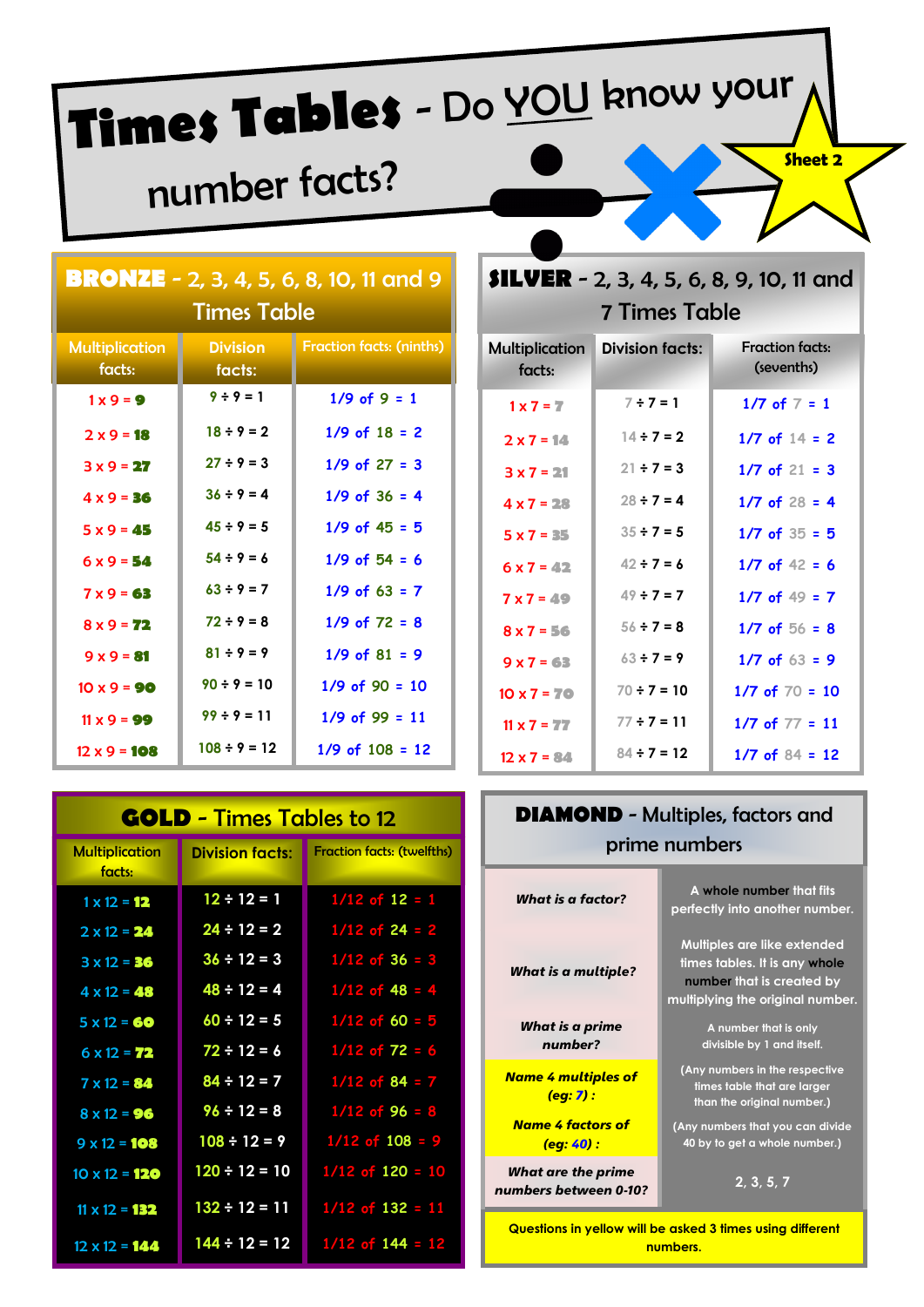## **PLATINUM** - Factor pairs, common multiples and prime numbers

| What is a factor pair?                                                          | Two factors of a number that when<br>multiplied together, make the<br>number.                                         |
|---------------------------------------------------------------------------------|-----------------------------------------------------------------------------------------------------------------------|
| What is a common<br>multiple?                                                   | When two numbers share the same<br>multiple—eg: common multiples of<br>14 and 2 are: 14, 28 and 42 (to<br>name a few) |
| What are the common<br><u>multiples of (eg: 6 and 8)</u><br>that are below 100? | (24, 48, 72, 96)                                                                                                      |
| <u>What are the factor pairs</u><br><mark>of (eg: 12)</mark> ?                  | (1 and 12,<br>2 and 6,<br>3 and 4)                                                                                    |
| What is a prime number<br>between 50 and 100?                                   | (Try to work out this on your<br>own!)                                                                                |
| What is a prime number<br>that is over 100?                                     | (Try to work out this on your<br>own!)                                                                                |

**Questions in yellow will be asked 3 times using different numbers.**

### **RUBY** - Fraction, decimal and percentage equivalents

#### **10% = 0.1 = 1/10**  Ten percent = Zero point one = One tenth **1% = 0.01 = 1/100**  One percent = Zero point zero-one = One hundredth **20% = 0.2 = 1/5**  Twenty percent = Zero point two = One fifth **2% = 0.02 = 1/50**  Two percent = Zero point zero-two = One fiftieth **5% = 0.05 = 1/20**  Five percent = Zero point zero-five = One twentieth **33% = 0.33. = 1/3** Thirty three percent = Zero point threethree recurring = One third **25% = 0.25 = 1/4**  Twenty five percent = Zero point twofive = One quarter **50% = 0.5 = 1/2** Fifty percent = Zero point five = One half **12.5% = 0.125 = 1/8**  Twelve point five percent = Zero point one-two-five = One eighth **100% = 1.0 = 1/1**  One hundred percent = One whole = One over one **What is an equivalent? A pair or set of whole or decimal numbers, fractions or percentages that are equal in value. What does the word recurring mean? A number or group of numbers that repeats itself an infinite number of times. How do we show that a number is recurring? A dot is placed next to the digits that are to be repeated, higher than where a decimal point would be.**  $2^3$  (2 cubed) = **8** 3 3 4 3 5 3  $6<sup>3</sup>$  $7^3$ 8 3  $9^3$  $10^3$  (10 cubed) = 1000  $11^3$  (11 cubed) = **1331**  $12^3$  (12 cubed) = **1728 What is a cube root?**

### **TOPAZ** - Indices and roots (squared)

#### Multiplication facts: **Division facts:**

| $2^2$ (2 squared) = $4$            | $2\sqrt{4}$ (square root of 4) = 2                                                                      |
|------------------------------------|---------------------------------------------------------------------------------------------------------|
| $3^2$ (3 squared) = 9              | $2\sqrt{9}$ (square root of 9) = 3                                                                      |
| $4^2$ (4 squared) = 16             | $2\sqrt{16}$ (square root of 16) = 4                                                                    |
| $5^2$ (5 squared) = 25             | $2\sqrt{25}$ (square root of 25) = 5                                                                    |
| $6^2$ (6 squared) = <b>36</b>      | $2\sqrt{36}$ (square root of 36) = 6                                                                    |
| $7^2$ (7 squared) = 49             | $2\sqrt{49}$ (square root of 49) = 7                                                                    |
| $8^2$ (8 squared) = 64             | $2\sqrt{64}$ (square root of 64) = 8                                                                    |
| $9^2$ (9 squared) = 81             | $2\sqrt{81}$ (square root of 81) = 9                                                                    |
| 10 <sup>2</sup> (10 squared) = 100 | $2\sqrt{100}$ (square root of 100) = 10                                                                 |
| $11^2$ (11 squared) = 121          | $2\sqrt{121}$ (square root of 121) = 11                                                                 |
| $12^2$ (12 squared) = 144          | $2\sqrt{144}$ (square root of 144) = 12                                                                 |
| What is a squared number?          | A number that has been multiplied by itself.                                                            |
| What is a square root?             | The inverse of a squared number. It is a value<br>that, when multiplied by itself, gives the<br>number. |

**AMETHYST** - Indices and roots (cubed)

## Multiplication facts: **Division facts:**  $3\sqrt{8}$  (cube root of 8) = 2  $3\sqrt{27}$  (cube root of 27) = 3  $3\sqrt{64}$  (cube root of 64) = 4  $3\sqrt{125}$  (cube root of 125) = 5  $3\sqrt{216}$  (cube root of 216) = 6  $3\sqrt{343}$  (cube root of 343) = 7  $3\sqrt{512}$  (cube root of 512) = 8  $3\sqrt{729}$  (cube root of 729) = 9  $3\sqrt{1000}$  (cube root of 1000) = 10  $3\sqrt{1331}$  (cube root of 1331) = 11  $3\sqrt{1728}$  (cube root of 1728) = 12 **What is a cubed number?** A number that is the product of three numbers which are the same. The inverse of a cubed number. It is a value that, when multiplied by itself twice, give the number.

Make sure you practise **every day** when you are able to, in order to improve! Aim for the top and to be the best!

In order to move up a level, you must answer **VERY quickly** and correctly (in under 5 seconds) - you will be asked 10 random questions from the list and 5 from any other previous list (once you reach Orange) so make sure that you keep practising every level, even after you pass it. If your teacher is satisfied with your speed, then you may move up a level.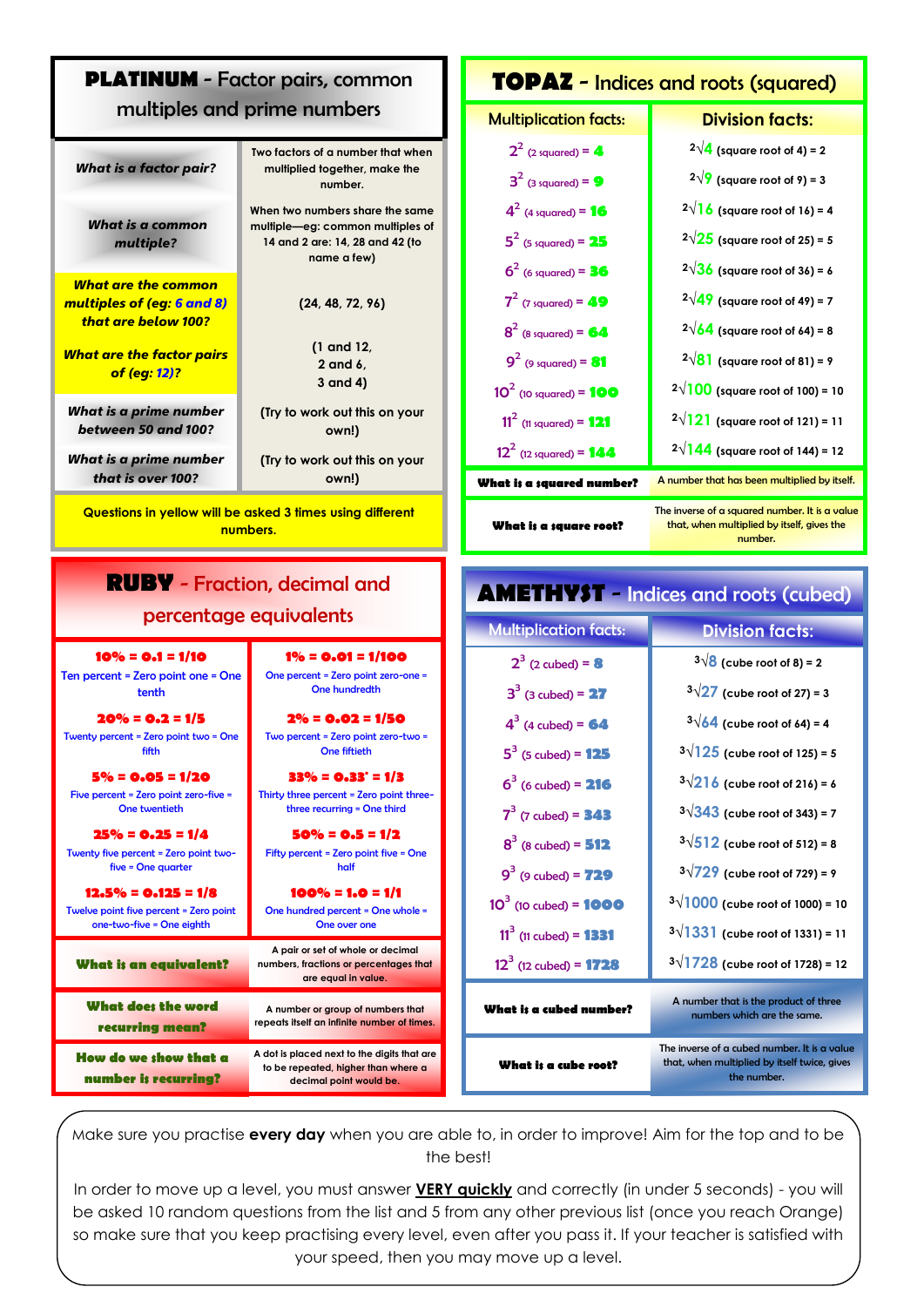| Times Tables - Do YOU know your<br><b>Sheet 3</b><br>number facts?                |                                                                                                                       |                                                                                       |                                                                                                                                                               |  |
|-----------------------------------------------------------------------------------|-----------------------------------------------------------------------------------------------------------------------|---------------------------------------------------------------------------------------|---------------------------------------------------------------------------------------------------------------------------------------------------------------|--|
|                                                                                   | <b>EMERALD</b> - Fractions of amounts                                                                                 |                                                                                       | <b>ONYX</b> - Percentages of amounts                                                                                                                          |  |
| <b>What is (eg: 5/9 of 63)?</b><br>What is five ninths of sixty-three?            | (Divide 63 by 9 and multiply by 5)<br>Here you can use your knowledge of what<br>1/9 of 63 is and multiply it by 5.   | <b>What is (eg: 10% of 47)?</b><br>What is ten percent of forty-<br>seven?            | (Divide 47 by 10)<br>Here you can use your knowledge that 100%<br>equals a whole and in order to get to 10%<br>you divide by 10.                              |  |
| <b>Calculate (eq: 7/12 of 24).</b><br>Calculate seven twelfths of<br>twenty-four. | (Divide 24 by 12 and multiply by 7)<br>Here you can use your knowledge of what<br>1/12 of 24 is and multiply it by 7. | <b>Calculate (eg: 1% of 110).</b><br>Calculate one percent of one<br>hundred and ten. | (Divide 110 by 100)<br>Here you can use your knowledge that 100%<br>equals a whole and in order to get to 1% you<br>divide by 100.                            |  |
| Find (eg: 2/5 of 45).<br>Find two fifths of forty-five.                           | (Divide 45 by 5 and multiply by 4)<br>Here you can use your knowledge of what<br>1/5 of 45 is and multiply it by 2.   | Find (eg: 25% of 84).<br>Find twenty-five percent of eighty<br>-four.                 | (Divide 84 by 4)<br>Here you can use your knowledge that 100%<br>equals a whole and in order to get to 25%<br>you divide by 4.                                |  |
| What is a numerator?                                                              | It is the number above the line in a fraction.<br>It shows how many parts of the whole that<br>you currently have.    | Calculate (eg: 5% of 30).<br>Calculate five percent of thirty.                        | (Divide 30 by 10 and halve the answer)<br>Here you can use your knowledge that 100%<br>equals a whole and in order to get to 5% you<br>find 10% and halve it. |  |
| What is a denominator?                                                            | It is the number below the line in a fraction.<br>It shows how many parts of the whole that<br>there are in total.    | <b>What is (eg: 40% of 80)?</b>                                                       | (Divide 80 by 10 and multiply by 4)<br>Here you can use your knowledge that 100%<br>equals a whole and in order to get to 40%                                 |  |
| How do you calculate a fraction                                                   | You must divide the number by the<br>denominator and multiply the answer by the                                       | What is forty percent of eighty?                                                      | you divide by 10 to get 10% and multiply the<br>answer by 4 to get 40%.                                                                                       |  |

**How do you calculate a percentage of an amount?**

#### You must calculate how many times the  $\frac{1}{2}$ ntage "fits in" to 100 as 100% is a wh and then divide the amount by that number.

Use your times table knowledge to calculate the answers on this level. The above calculations are only examples. **Any** number between 2 and 144 can be chosen as long as it is in a times table that has already been learned. Your previous knowledge of unit fractions will prove useful so dig out sheets 1 and 2 to practise! **The 5-second rule does not apply on this level** (it is up to your teacher's discretion).

| SAPPHIRE - Multiplying and dividing by 10, 100, 1000                                                              |                                                                                                                                                                                         |  |
|-------------------------------------------------------------------------------------------------------------------|-----------------------------------------------------------------------------------------------------------------------------------------------------------------------------------------|--|
| <b>What is (eg: 40 x 600)?</b><br>What is forty multiplied by six<br>hundred?                                     | (Multiply 4 by 6 and multiply by 1000)<br>Here you can use your knowledge your<br>times tables and place value to calculate<br>the answer.                                              |  |
| Calculate (eg: 900 x 120).<br>Calculate nine hundred times one<br>hundred and twenty.                             | (Multiply 9 by 12 and multiply by 1000)<br>Here you can use your knowledge your<br>times tables and place value to calculate<br>the answer.                                             |  |
| What is (eg: 1440 ÷ 120)?<br>What is one thousand four<br>hundred and forty divided by one<br>hundred and twenty? | (The two zeroes cancel each other out and<br>so you divide 144 by 120)<br>Here you can use your knowledge your<br>times tables and place value to calculate<br>the answer.              |  |
| Calculate (eg: 560 ÷ 8).<br><b>Calculate five-hundred and sixty</b><br>divided by eight.                          | (You know 56 divided by 8 is 7, therefore<br>you know that 560 divided by 8 is 70).<br>Here you can use your knowledge your<br>times tables and place value to calculate<br>the answer. |  |
| What is the distributive law of<br>maths?                                                                         | It states that you can split up a calculation<br>into smaller steps and you will still get the<br>same answer regardless of which method you<br>use. (eg: 90 x 4 = 9 x 4 x 10)          |  |

Use your times table knowledge to calculate the answers on this level. The above calculations are only examples. **Any** number between 2 and 144 can be chosen as long as it is in a times table that has already been learned (but they can be multiplied by 10, 100 or 1000). Your previous knowledge of sheets 1 and 2 will prove useful so make sure to dig them out to practise!

# **GARNET**- Decimals of amounts

**What is a unit fraction?** A unit fraction is any fraction where the

Use your times table knowledge to calculate the answers on this level. The above calculations are only examples. **Any** number between 2 and 144 can be chosen as long as it is in a times table that has already been learned. Your previous knowledge of unit fractions will prove useful so dig out sheets 1 and 2 to practise! **The 5-second rule does not apply on this level** (it is up to your teacher's discretion).

*What is (eg: 0.5 x 88)?* What is zero point five multiplied by eighty-eight?

**of an amount?**

*Calculate (eg: 0.2 x 65).* Calculate zero point two times sixty-five.

*What is (eg: 0.01 x 99)?* What is zero point zero-one multiplied by ninety-nine?

*Calculate (eg: 0.15 x 70).* Calculate zero point one-five times seventy.

*What is (eg: 0.75 x 36)?* What is zero point seven-five multiplied by thirty-six?

**of an amount?**

(Halve 88) Here you can use your knowledge of equivalent fractions, decimals and percentages to calculate the answer.

numerator.

numerator is 1.

(Divide 65 by 5) Here you can use your knowledge of equivalent fractions, decimals and percentages to calculate the answer.

(Divide 99 by 100) Here you can use your knowledge of equivalent fractions, decimals and percentages to calculate the answer.

(Divide 70 by 10, halve the answer and multiply it by 3)

Here you can use your knowledge of equivalent fractions, decimals and percentages to calculate the answer.

(Divide 36 by 4 and multiply by 3) Here you can use your knowledge of equivalent fractions, decimals and percentages to calculate the answer.

How do you calculate a fraction **Vou must convert the decimal into a fraction** or percentage and calculate the answer.

Use your times table and knowledge of equivalents to calculate the answers on this level. The above calculations are only examples. **Any** number between 2 and 144 can be chosen as long as it is in a times table that has already been learned. Your previous knowledge of Ruby will prove useful so dig out sheet 2 to practise! **The 5-second rule does not apply on this level** (it is up to your teacher's discretion).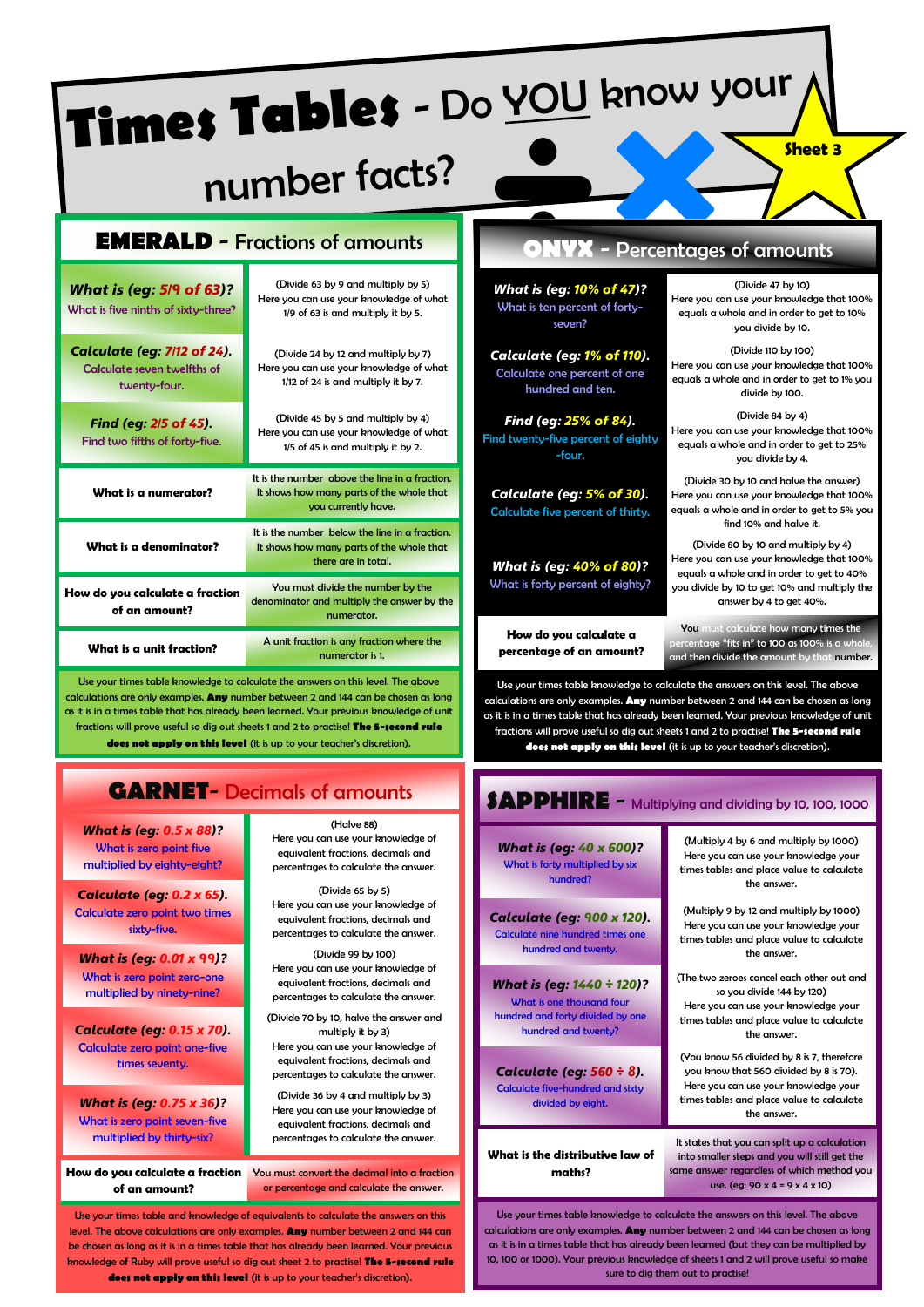# **Times Tables**- Do YOU know your

# number facts?

## **PERIDOT** - Number sequences

*What is special about the Fibonacci sequence?*

*What are the first 10 numbers in the Fibonacci sequence?*

*What are the first 10 squared numbers?*

*What are the first 10 cubed numbers?*

*What is a perfect number?*

*What are the first five perfect numbers?*

*What's the next number in the following number sequence?*

The sequence starts with a zero and a one and from then on, each number is equal to the sum of the two before it.

*0, 1, 1, 2, 3, 5, 8, 13, 21, 34*

*1, 4, 9, 16, 25, 36, 49, 64, 81, 100*

*1, 8, 27, 64, 125, 216, 343, 512, 729, 1000*

A number that is equal to the sum of its divisors.

*6, 28, 496, 8128, 33 550 336*

 $\frac{1}{2}$  (eg: -24, -8, 8, 24, 40, ?) Use your knowledge of number to think on your feet and find the difference between the numbers that you're given.

**Questions in yellow will be asked 3 times using different numbers.**

### **MOONSTONE** - Metric and imperial equivalents

**Length Capacity**

**1km = 1000m** 

One kilometre = One thousand metres

**1m = 100cm**  One metre = One hundred centimetres

**1cm = 10mm**  One metre = One hundred centimetres

**1mi = 1760yd = 1.6km** One mile = One thousand, seven hundred and sixty yards = One-point-six kilometres

**1yd = 3ft = 914 cm** One yard = Three feet = Nine hundred and fourteen centimetres

**1ft = 12in = 30cm**  One foot = Twelve inches = Thirty centimetres

**1in = 2.5cm**  One inch = Two-point-five centimetres

**What are the metric measures for (eg: mass)?** (Kilograms and grams)

**What are the imperial measures for (eg: capacity)?** (Pints and gallons)

**1l = 1000ml**  One litre = One thousand millilitres

**1gal = 8pt = 4.5l** One gallon = Eight pints = Four-point-five litres

**1pt = 568ml**  One pint = Five hundred and sixty-eight millilitres

**Mass**

**1kg = 1000g**  One kilogram = One thousand grams

**1st = 14lb = 6.4kg** One stone = Fourteen pounds = Six-pointfour kilograms

**1lb = 16oz = 453g** One pound = sixteen ounces = Four hundred and fifty-three grams

**1oz = 28g** One ounce = Twenty-eight grams

### **OPAL** - Extended times tables to 25

*What is (eg: 18 x 12)?* What is eighteen multiplied by twelve?

*What is (eg: 9 x 15)?* What is nine times fifteen?

*What is (eg: 204 ÷ 12)?* What is two hundred and four divided by twelve?

*What is (eg: 176 ÷ 8)?* What is one hundred and seventy-six shared between eight?

*What is (eg: 1/5 of 90)?* What is one fifth of ninety?

**What is the associative law of maths?**

(12 x 10 = **120)**, (12 x 8 = **96)**, **120 + 96** = **216**

Using the distributive law, you can break 18 x 12 into separate calculations and add up the results to form your answer.

> (9 x 10 = **90)**, (9 x 5 = **45)**, **90 + 45** = **135**

(12 x **10** = 120), (204 - 120 = 84 = **7** x 12), **7 + 10** = **17**

You can use your knowledge of the distributive law to 'chunk' the question into smaller pieces to calculate your answer.

> (8 x 10 = 80), (80 x **20** = 160), (176 - 160 = 16 = 8 x **2**), **20 + 2** = **22**

(5 x **10** = 50), (90 - 50 = 40 = 5 x **8**) **8 + 10** = **18**

It states that, if using addition or multiplication multiple times, you can group the numbers and calculate them in any order

Use your times table knowledge as well as the associative and distributive laws to calculate the answers on this level. The above calculations are only examples. **Any** of the times tables to 12 can be chosen to be multiplied by any number **up to 25** (fraction facts will also be limited to **unit fractions**). Your previous knowledge of your times tables will prove useful so dig out sheets 1 and 2 to practise! **The 5-second rule does not apply on this level** (it is up to your teacher's discretion).

**ORICHALCUM** - Triple number multiplication *What is (eg: 3 x 9 x 50)?* What is three multiplied by nine, multiplied by five? (3 x 9 = **27**), (27 x **5** = **135**) **135 x 10 = 1350** Using the distributive and associative laws, you can solve the calculation using the most efficient method. *Calculate (eg: 4 x 12 x 3).* Calculate four times twelve times three.  $(4 \times 3 = 12)$ ,  $12 \times 12 = 144$ Using the distributive and associative laws, you can solve the calculation using the most efficient method. **What is the associative law of maths?** It states that, if using addition or multiplication multiple times, you can group the numbers and calculate them in any order  $(eq: 9 \times 4 \times 6 = 6 \times 9 \times 4 = 4 \times 6 \times 9)$ . **What is the distributive law of maths?** It states that you can split up a calculation into smaller steps and you will still get the same answer regardless of which method you use. (eg:  $90 \times 4 = 9 \times 4 \times 10$ ) **For the best of the best!** Use all of the mental calculation methods that you have practiced up to this point to truly show off your skills. The above calculations are only examples. **Any** of the times tables to 12 can be chosen to be multiplied by **any**

**number (within reason).** You will be asked 10 of these calculations/ definitions. Your previous knowledge of your times tables will prove incredibly useful so be sure to use sheets 1, 2 and 3 to practise!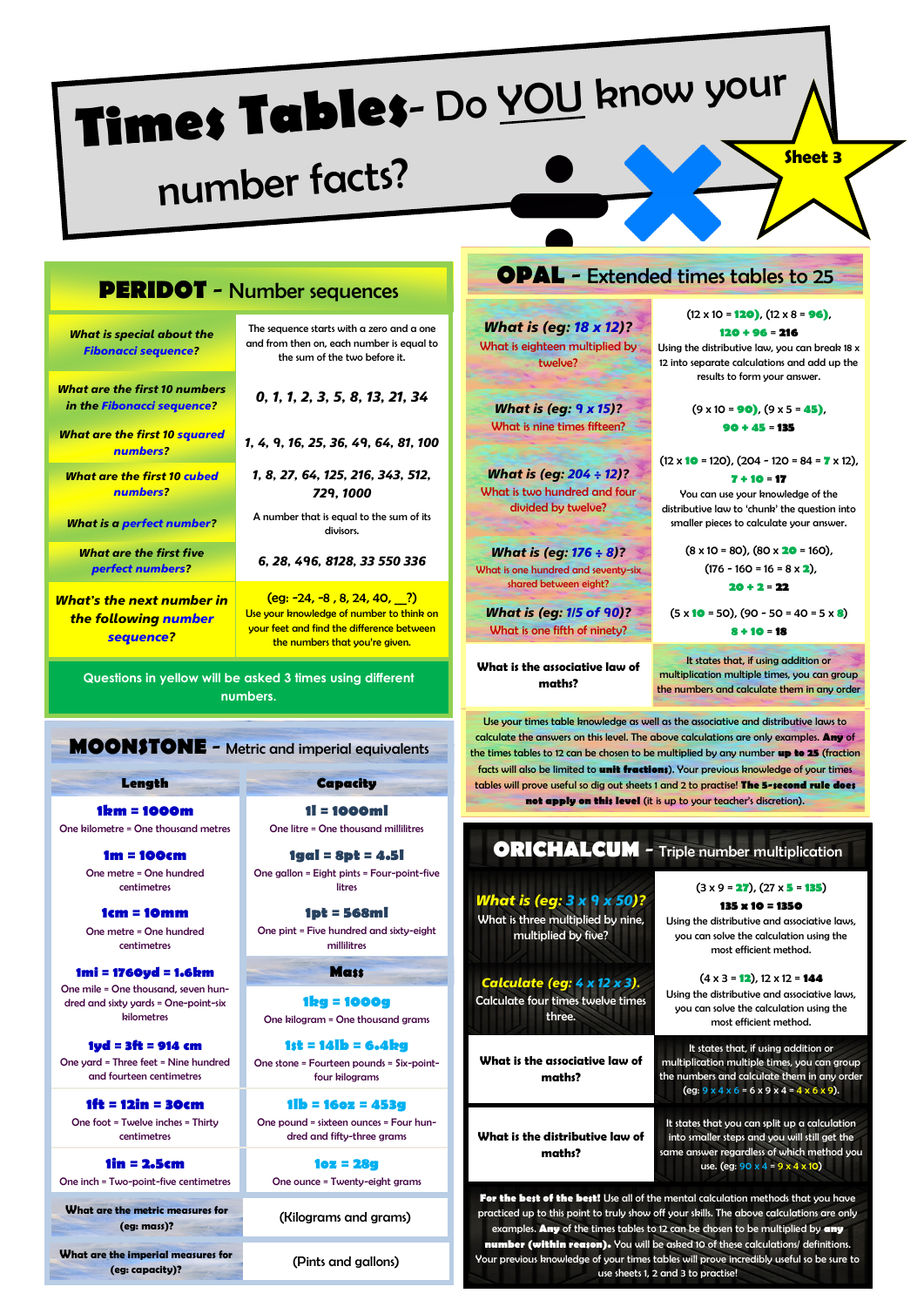| Order:          |                               |                                   |
|-----------------|-------------------------------|-----------------------------------|
| Red             |                               | <b>Indigo</b>                     |
| Orange          | <b>Red</b>                    |                                   |
| Yellow          |                               | 2, 3, 4, 5, 10, 11 and 6          |
| Green           | <b>2 Times Table</b>          | <b>Times Table</b>                |
| Brown           |                               |                                   |
| Blue            |                               |                                   |
| Indigo          |                               | <b>Violet</b>                     |
| Violet          | <b>Orange</b>                 |                                   |
| <b>Bronze</b>   |                               | 2, 3, 4, 5, 6, 10, 11 and 8       |
| Silver          | <b>2 and 10 Times Table</b>   | <b>Times Table</b>                |
| Gold<br>Diamond |                               |                                   |
| Platinum        |                               |                                   |
| Topaz           | <b>Yellow</b>                 | <b>Bronze</b>                     |
| Ruby            |                               |                                   |
| Amethyst        |                               | 2, 3, 4, 5, 6, 8, 10, 11 and 9    |
| Emerald         | 2, 10 and 5 Times Table       | <b>Times Table</b>                |
| Onyx            |                               |                                   |
| Garnet          |                               |                                   |
| Sapphire        | <b>Green</b>                  | <b>Silver</b>                     |
| Peridot         |                               |                                   |
| Opal            | 2, 5, 10 and 3 Times Table    | 2, 3, 4, 5, 6, 8, 9, 10, 11 and 7 |
| Moonstone       |                               | <b>Times Table</b>                |
| Orichalcum      |                               |                                   |
|                 |                               |                                   |
|                 | <b>Brown</b>                  | Gold                              |
|                 |                               |                                   |
|                 | 2, 3, 5, 10 and 4 Times Table | <b>Times Tables to 12</b>         |
|                 |                               |                                   |
|                 |                               |                                   |
|                 |                               |                                   |
|                 | <b>Blue</b>                   | <b>Diamond</b>                    |
|                 |                               |                                   |
|                 | 2, 3, 4, 5, 10 and 11 Times   | Multiples, factors and prime      |
|                 | <b>Table</b>                  | numbers                           |